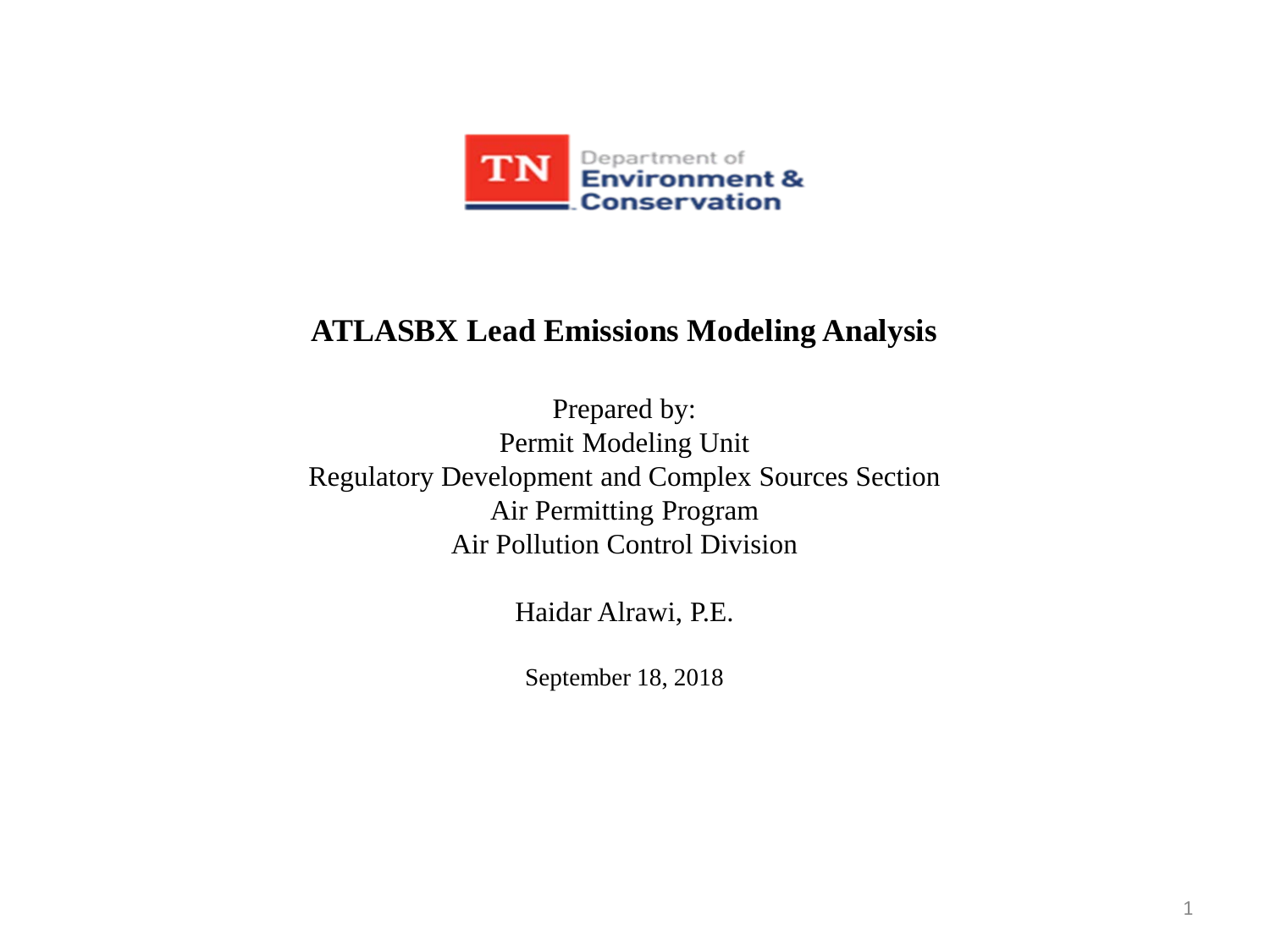### **ATLASBX - Introduction**

- A proposed lead-acid battery manufacturing facility to be constructed on International Blvd. in Clarksville, Montgomery County, Tennessee.
- $\triangleright$  Air pollution construction air permit application submitted April 25, 2018.
- $\triangleright$  Proposed construction of the facility is planned to begin in August 2018.
- $\triangleright$  Potential emissions will not exceed the major source thresholds related to Prevention of Significant Deterioration (PSD) Review stipulated at 40 CFR 52.21 or the Part 70 Title V Operating Permit Program. Subsequently, the facility will not be classified as a Major Source with respect to these permitting programs and, therefore, will not require PSD Review or issuance of a Part 70 Title V Operating Permit.
- $\triangleright$  Facility is subject to the emission standards, monitoring, recordkeeping and reporting requirements outlined in the following federal rules:
	- NSPS, 40 CFR 60, Subpart KK -Standards of Performance for Lead-Acid Battery Manufacturing Plants; and
	- NESHAP, 40CFR63,Subpart PPPPPP-National Emission Standards for Hazardous Air Pollutants for Lead Acid Battery Manufacturing Area Sources.
- $\triangleright$  Facility submitted a Dispersion Modeling Report summarizing the lead impact analysis conducted for this facility in accordance with TAPCR Chapter 1200-3-22-.04(3). Additional emission sensitivity modeling analysis conducted by the APC Division in accordance with EPAandTDEC guidelines demonstrates compliance with the National Ambient Air Quality Standard (NAAQS) for lead, 0.15 ug/m3.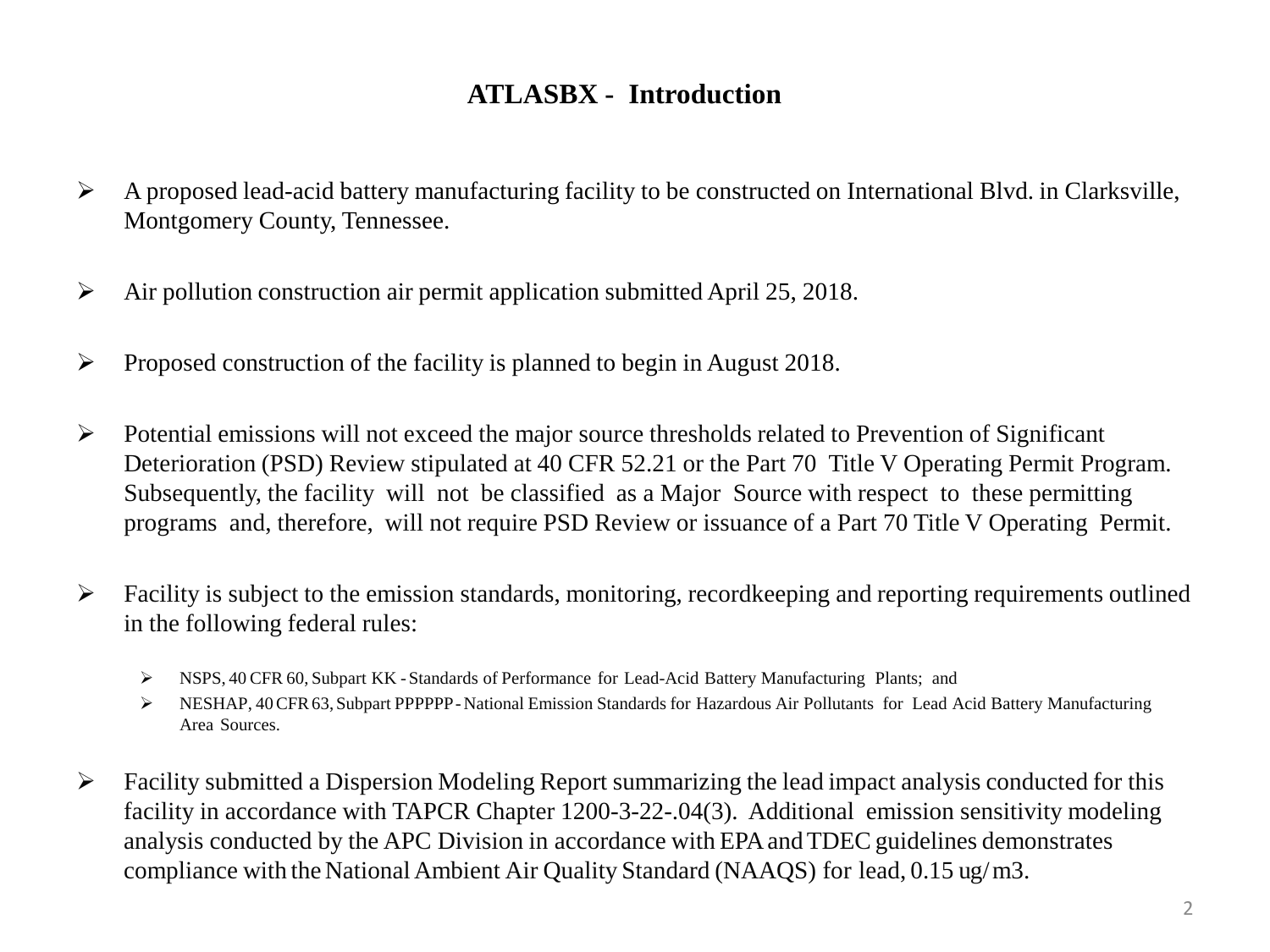### **APC Division Review Lead (Pb) Modeling Methodology**

- Using EPA's latest AERMOD model (ver. 18081).
- $\Box$  Application of stack downwash and actual terrain heights.
- $\Box$  Using 5-year (2013-2017) actual meteorology comprising of Clarksville (surface) and Nashville (upper-air) data.
- $\Box$  Including all ATLASBX Pb source emissions and including Pb emissions from the nearby Hankook Tire facility.
- $\Box$  Allocating source sensitivity compliant emissions for ATLASBX permit limits.
- $\Box$  Adding a representative background concentration to the max overall impact to account for natural and other source Pb contributions.
- Generating impact for the maximum monthly average period from the 5-year met data record.
- Calculating the max 3-month rolling average from the 5-year met data set using EPA's LEADPOST post- processor for the max monthly values; And
- $\Box$  Comparing the obtained overall max 3-month rolling average impact to the Pb NAAOS for compliance demonstration after the addition of a representative background concentration.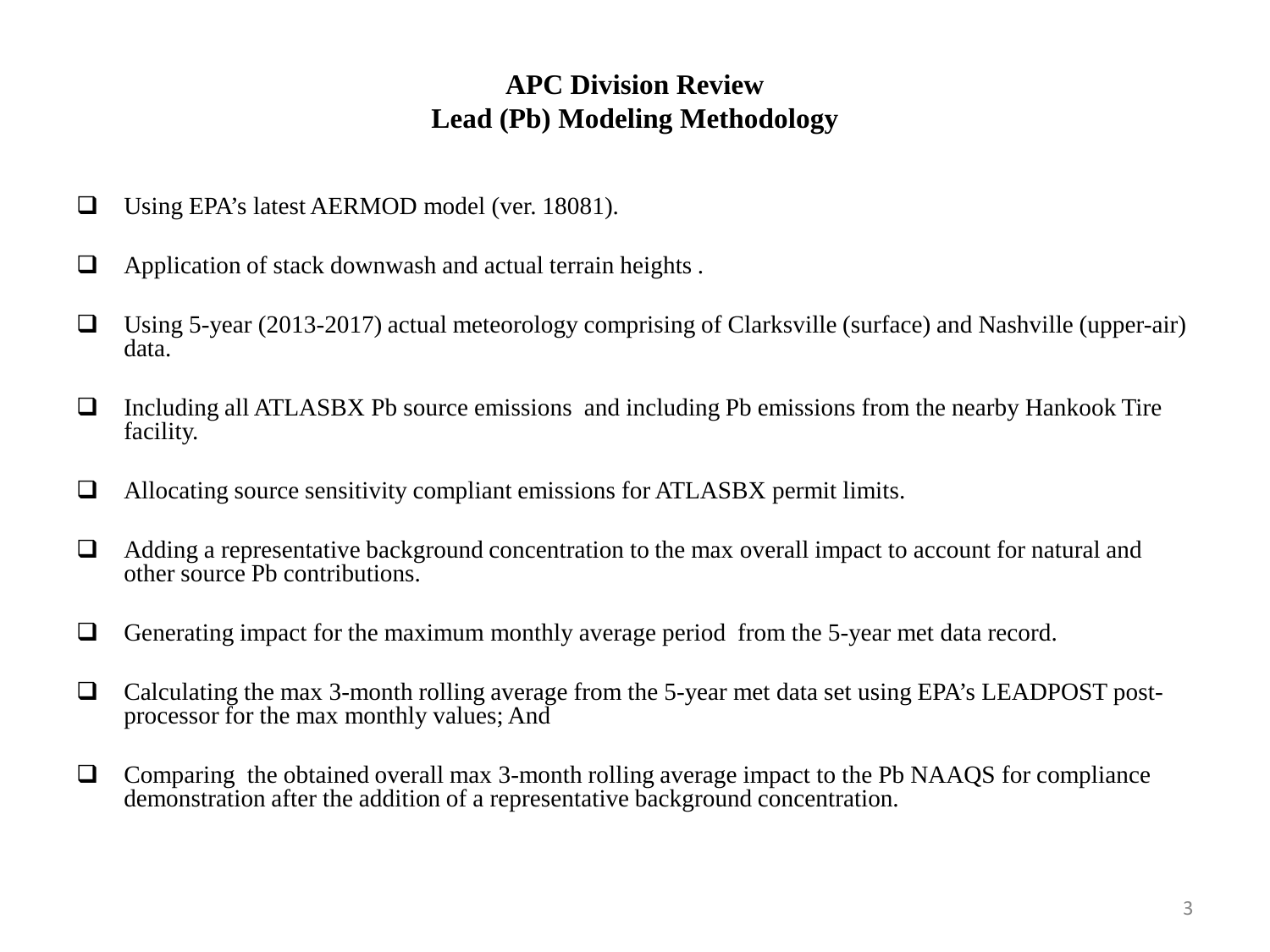#### **Lead (Pb) Emissions Process Diagram**

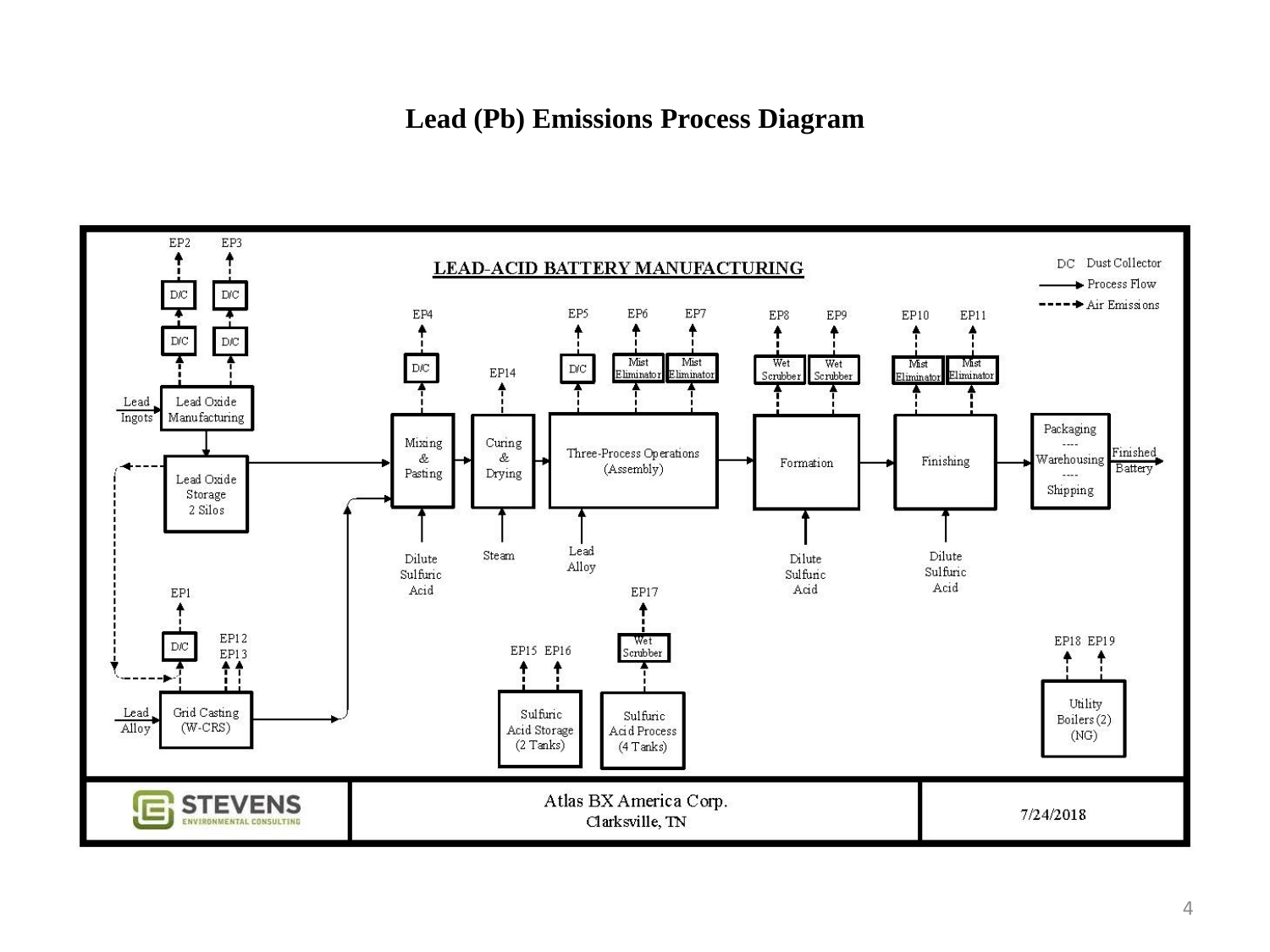#### **Modeled Lead (Pb) Emissions Sources**

#### **Table 1 -Stack Parameters**

| ID              | Desc                         | <b>Height</b> | Diam   |                | Ext VellExit Templ | Emission Rate | Emission Rate   Emission Rate |             | ж          | Y1               |
|-----------------|------------------------------|---------------|--------|----------------|--------------------|---------------|-------------------------------|-------------|------------|------------------|
|                 |                              | m1            | [m]    | m/s1           | гкі                | <b>GPS</b>    | <b>PPH</b>                    | TΡY         | [m]        | [ <sub>m</sub> ] |
| EP1             | GRID CASTING                 | 12.05         | 0.8    | 15.25          | 324.15             | 0.00224       | 0.017777778                   | 0.077866667 | 478428.82  | 4047773.36       |
| EP2             | LEADOXIO                     | 14.25         | 0.6    | 23.5306        | 357.15             | 0.00168       | 0.013333333                   | 0.0584      | 478386.22  | 4047782.63       |
| EP3             | LEADOX20                     | 14.25         | 0.6    | 23.5306        | 357.15             | 0.00194       | 0.015396825                   | 0.067438095 | 478385.70  | 4047778.71       |
| EP 4            | MIXING & PASTING             | 24.9          | 1.2    | 16.21          | 317.15             | 0.000138      | 0.001095238                   | 0.004797143 | 478349.00  | 4047775.48       |
| EP5             | ASSEMBLY10                   | 24.9          | 1.3    | 15.07          | 309.15             | 0.000875      | 0.006944444                   | 0.030416667 | 478245.01  | 4047787.84       |
| EP <sub>6</sub> | ASSEMBLY21 - MISTELIMINATOR  | 12.00912      | 0.5334 | 1862           | 310.15             |               |                               | OI          | 478269.37  | 4047782.54       |
| EP7             | ASSEMBLY22 - MISTELIMINATOR  | 12.00912      | 0.5334 | 1862           | 310.15             |               |                               | 0           | 478269.37  | 4047782.54       |
| EP8             | FORMATION10-WETSCRUBBER      | 23.89632      | 4935   |                | 10.4699 310.92778  |               |                               | O           | 478296.70  | 4047777.23       |
| EP9             | FORMATION20 - WETS CRUBBER   | 23.89632      | 4935   | 10.4699        | 310.92778          |               |                               | ٥I          | 478296.70  | 4047777.23       |
| EP10            | FINSHING10 - MIST EL MINATOR | 13.716        |        | 0.3048 34.2595 | 308.15             | 0.00125       | 0.009920635                   | 0.043452381 | 478321.51  | 4047775.35       |
| EP 11           | FINSHING20 - MST EL MINATOR  | 13.716        |        | 0.3048 34.2595 | 308.15             |               |                               |             | 478321.51  | 4047775.35       |
| EP 14           | CURING & DRYING              | 13.99032      | 0.4999 |                | 8.50392 366.48333  |               |                               |             | 478376.89  | 4047756.10       |
| EP 17           | ISULFURICACID - WET SORUBBER | 7.62          | 0.6096 |                | 2 286 297.03889    | 0.00053       | 0.004206349                   | 0.01842381  | 478271.14  | 4047761.33       |
| НΩ              | HANKOOK RUBBER MIXING OP     | 32.004        | .585   | 8.28932        | 293.15             | 1.30E-05      | 0.000102998                   | 0.000451133 | 477698.13  | 40466958.77      |
| Hб              | HANKOOK TIRE GRINDING OP     | 11.52         | 0.305  | 13.705         |                    | 1.52E-05      | 0.000120998                   | 0.00052997  | 477 875.10 | 4046638.58       |
|                 |                              |               |        |                |                    |               |                               |             |            |                  |
| Total           | EP1 +6                       |               |        |                |                    | 0.008681      | 0.068899                      | 0.301776    |            |                  |
|                 |                              |               |        |                |                    |               |                               |             |            |                  |
| Total           | EP1-EP5                      |               |        |                |                    | 0.006873      | 0.054548                      | 0.238919    |            |                  |
|                 |                              |               |        |                |                    |               |                               |             |            |                  |
| Total           | $H2 - H6$                    |               |        |                |                    | 0.000028      | 0.000224                      | 0.000252    |            |                  |

#### NOTES:

 $K =$ Temp in degree Kelvin; GPS = grams per second; PPH = pounds per hour; TPY = tons per year; m = meters; m/s = meters per second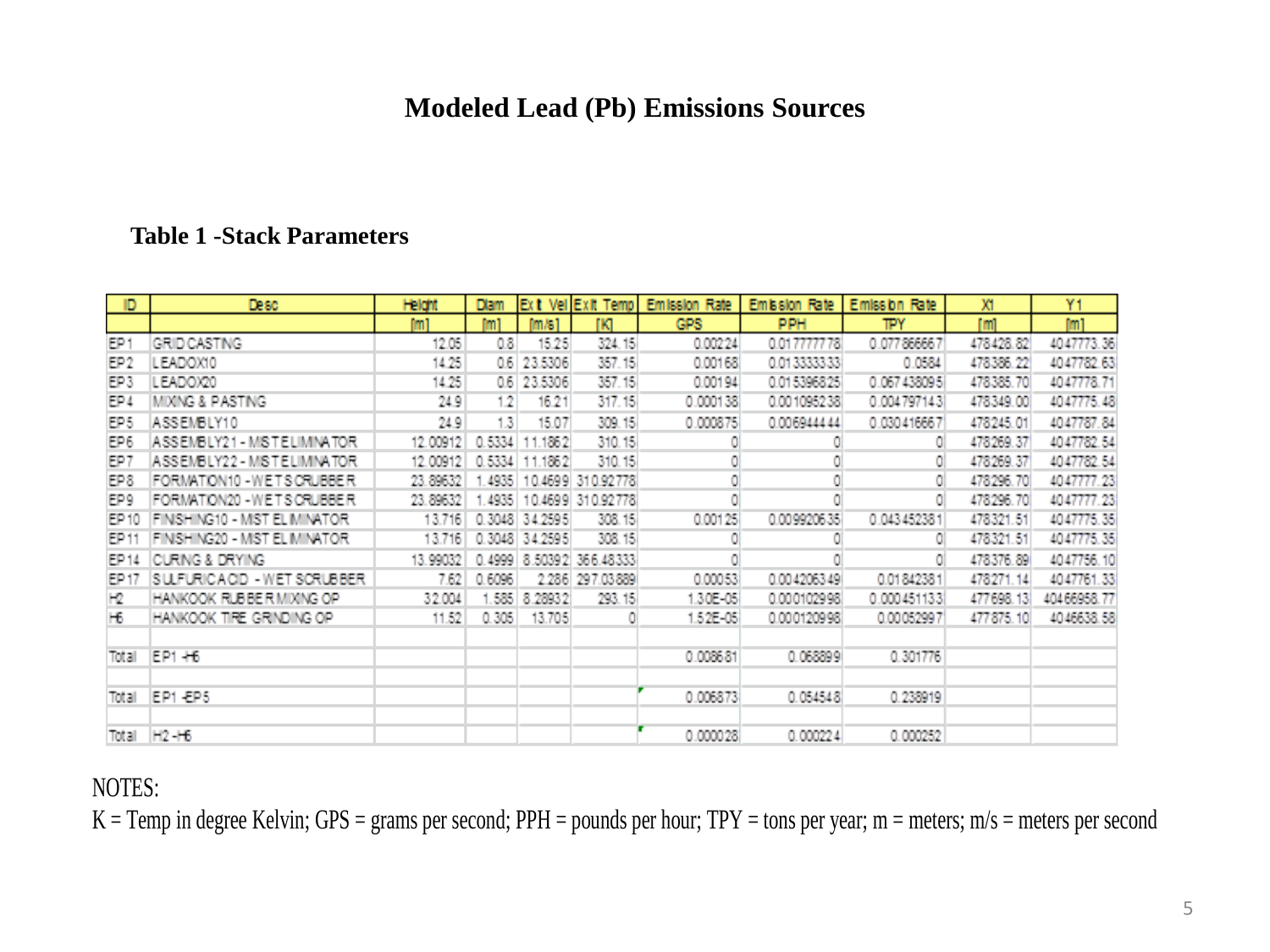### **Table 2 – Modeled Emission Rates for Compliance with the Pb NAAQS**

| <b>ATLASBX</b><br><b>Emissions Point</b> | <b>Emissions Rate</b><br>(lb/hr) |
|------------------------------------------|----------------------------------|
| EP1-EP7                                  | 0.055                            |
| EP8-EP11and EP14                         | 0.01                             |
| <b>EP17</b>                              | 0.0042                           |
| Total                                    | 0.069                            |

NOTES: NAAQS = National Ambient Air Quality Standard.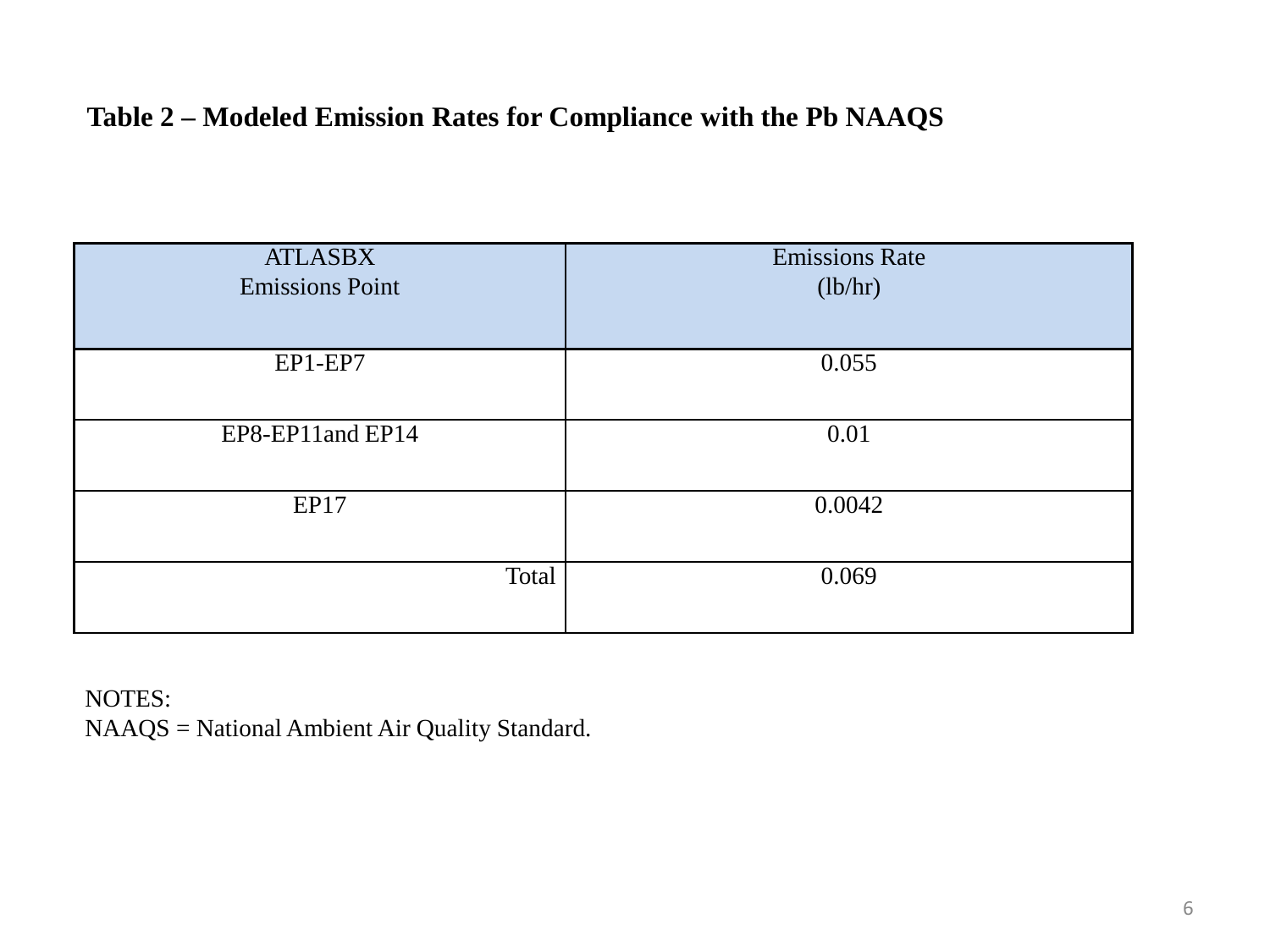| Emissions<br>Unit                       | <b>Stack</b> | <b>Emissions Rate</b><br>(lb/hr) | Max Monthly Avg.<br>Impact<br>(ug/m3) | Max 3-Month<br>Rolling Avg.<br>Impact<br>(ug/m3) |
|-----------------------------------------|--------------|----------------------------------|---------------------------------------|--------------------------------------------------|
| All                                     | All          | 0.069                            | 0.16                                  | 0.12                                             |
| Max Impact UTM Receptor Location (XY-m) |              |                                  | 478358.80,<br>4047927.00              | 478358.80,<br>4047927.00                         |
| Distance to Max Impact (m)              |              |                                  | 180 N                                 | 180 <sub>N</sub>                                 |

NOTES:

 $lb/hr = pound$  per hour; ug/m3 = micrograms per cubic meter.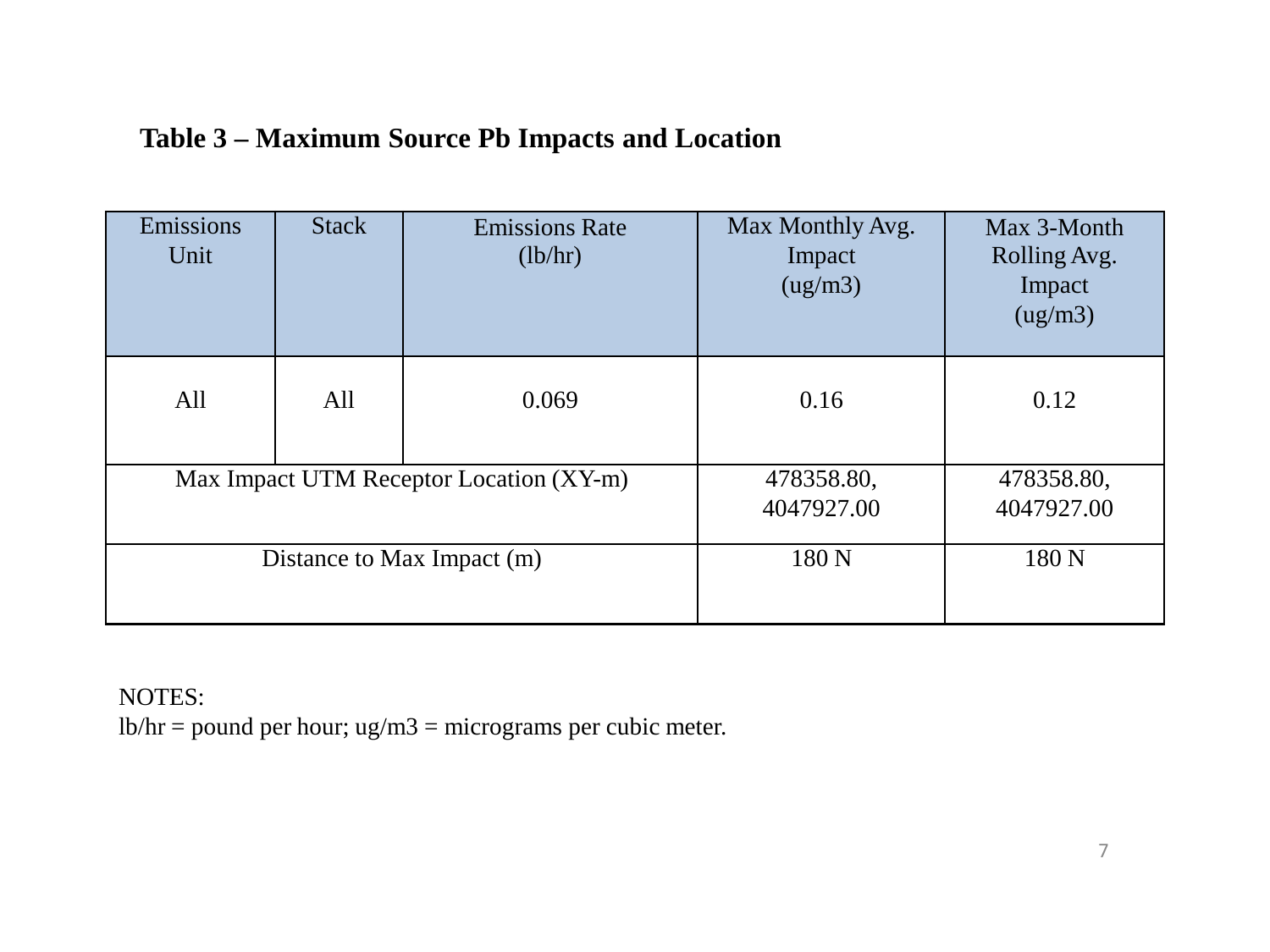#### **Table 4- Max 3-Month Pb Impact Comparison to the Pb NAAQS**

| Emissions<br>Unit | <b>Stack</b> | 3-Month Avg.<br><b>Rolling Max</b><br>Impact<br>(ug/m3) | Background<br>Concentration<br>(ug/m3) | Total<br>Impact<br>(ug/m3) | Pb<br><b>NAAQS</b><br>(ug/m3) | Exceed<br>Pb<br>NAAQS? |
|-------------------|--------------|---------------------------------------------------------|----------------------------------------|----------------------------|-------------------------------|------------------------|
| All               | All          | 0.12                                                    | 0.02                                   | 0.14                       | 0.15                          | N <sub>O</sub>         |

In conclusion and as shown in Table 4, the overall (max modeled impact plus background) impact concentration for the applicable 3-month rolling average is below the national and Tennessee Ambient Air Quality Standard (NAAQS) for lead (Pb).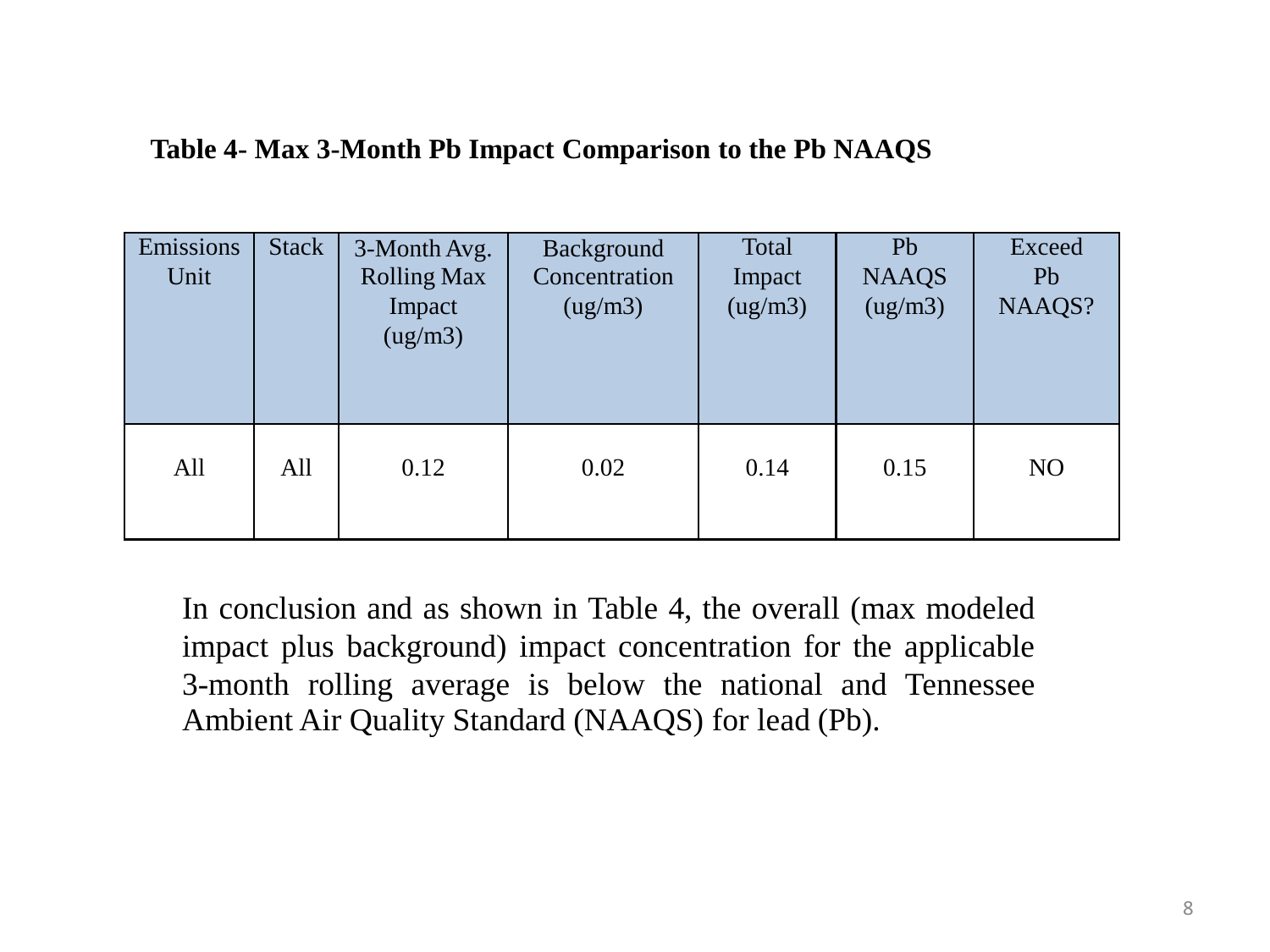# **Figure 1 – ATLASBX Source Location**

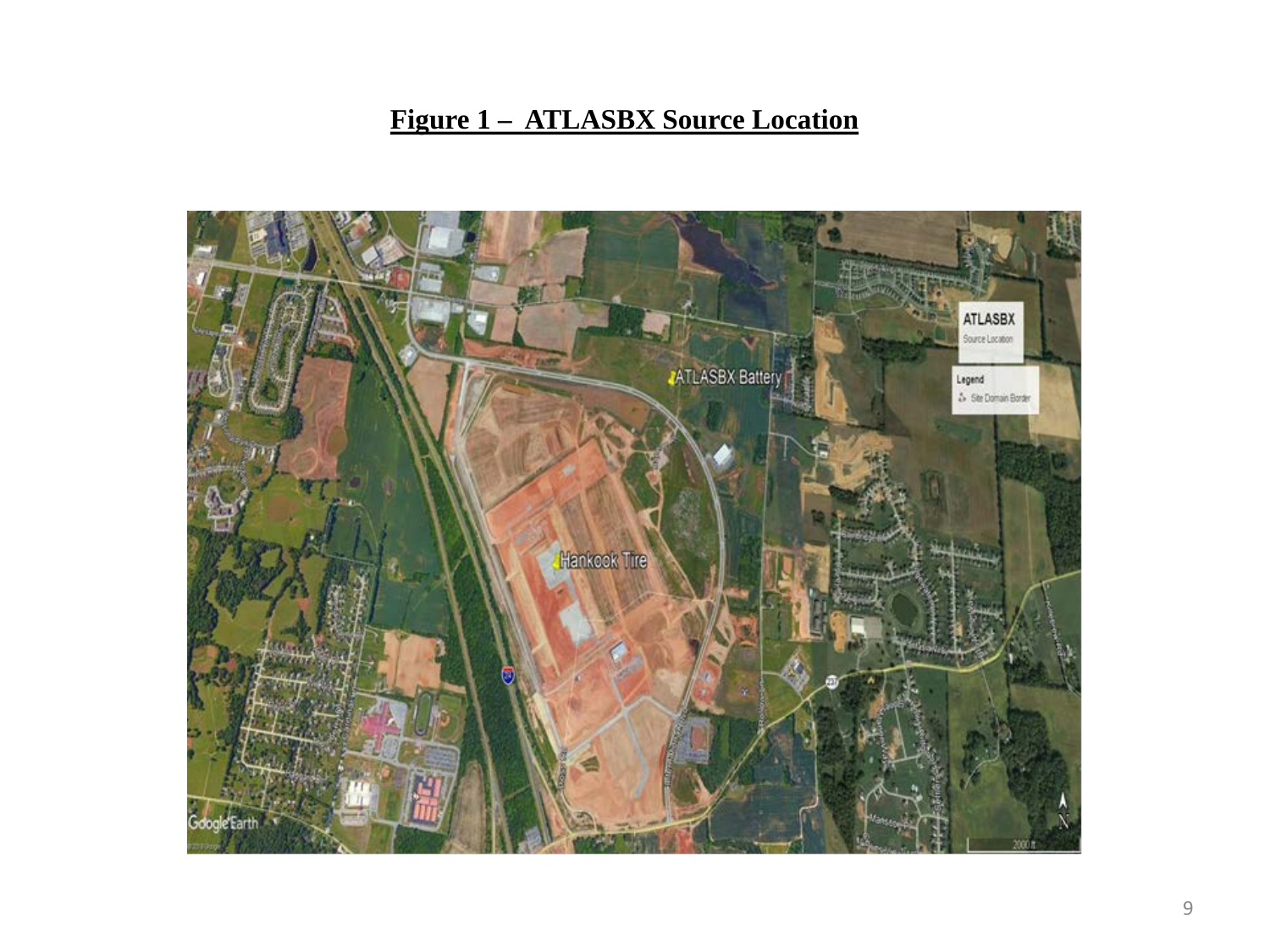#### **Figure 2 – Maximum Monthly Avg. Pb Impact (ug/m3)**

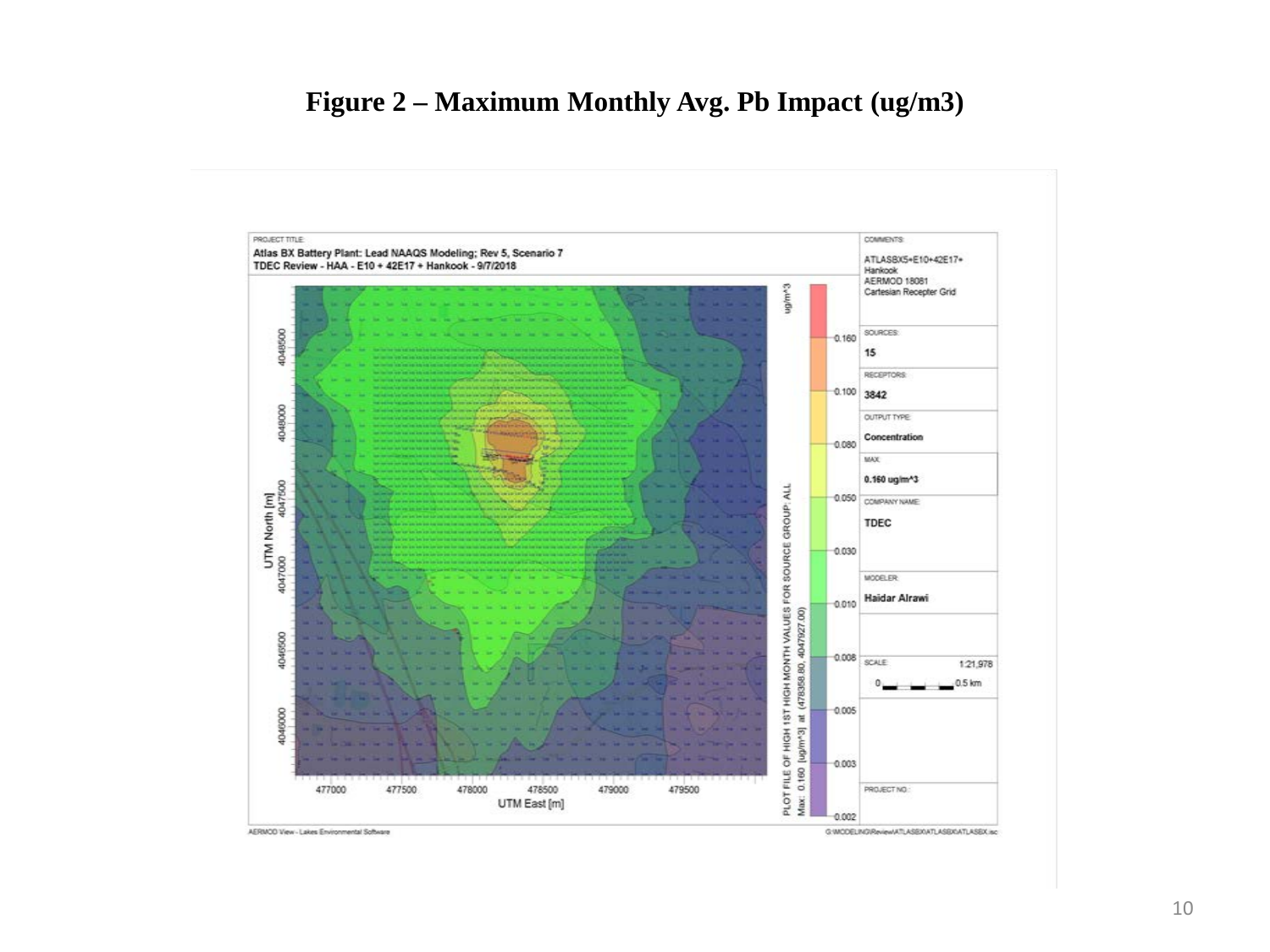### **Figure 3 – Maximum Monthly Avg. Pb Impact (ug/m3) – Shown in Google Earth**

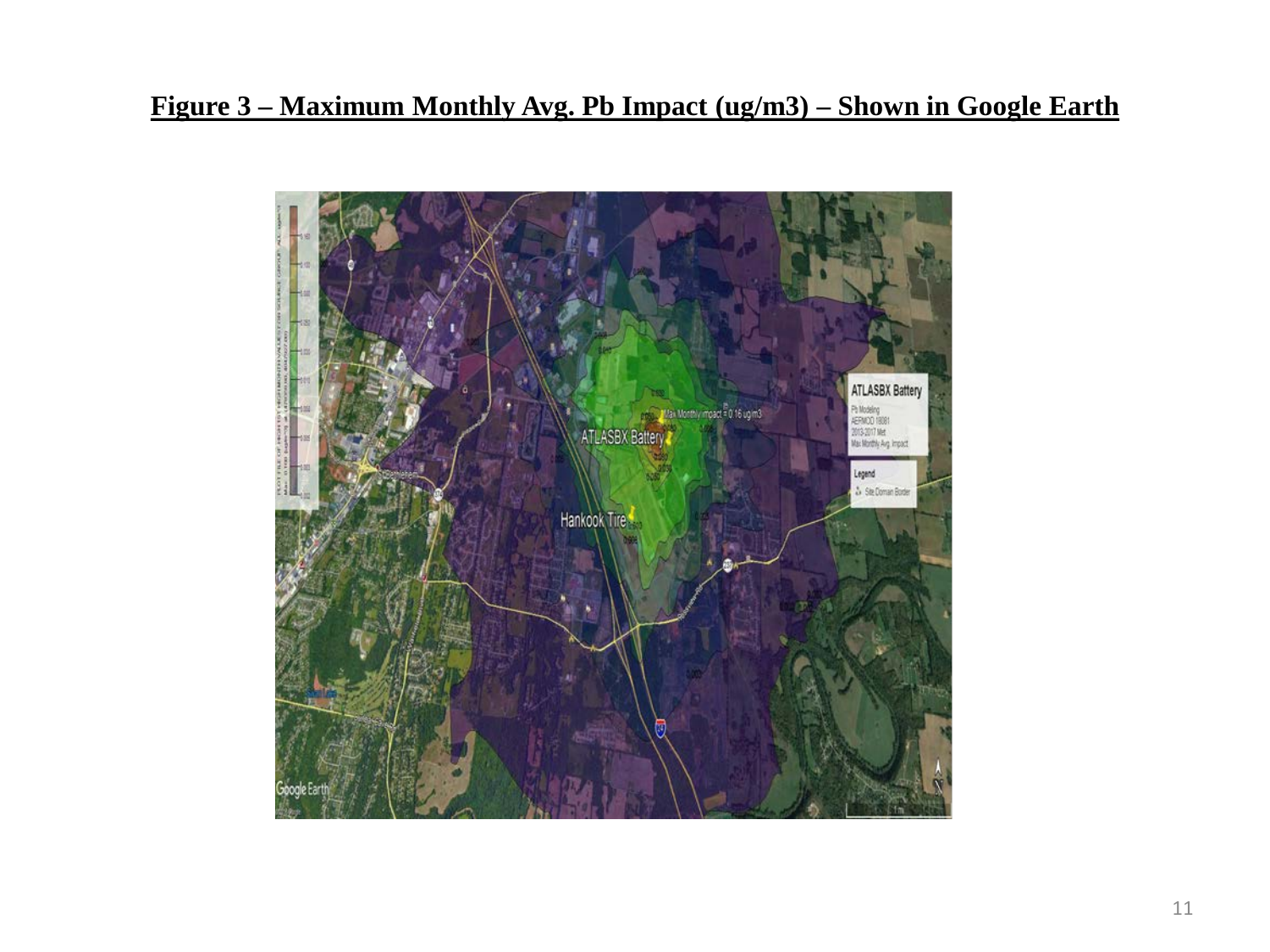### **Figure 4 – Maximum Rolling 3-Month Avg. Pb Impact (ug/m3) – EPA Lead Processor (LEADPOST)**

#### **################################ LEADPOST SUMMARY ###############################**

**Overall maximum 3-month averaged concentration** 

| Month | Year |           |            | <b>Elevation</b> |
|-------|------|-----------|------------|------------------|
| June  | 2014 | 478358.80 | 4047927.00 | 155.31           |

**Group Concentration ALL 0.120067E+00**

**Monthly average concentrations for maximum 3-month average concentration**

**ALL 0.815700E-01 April 2014**

**ALL 0.118420E+00 May 2014**

**ALL 0.160210E+00 June 2014**

**########################################################################**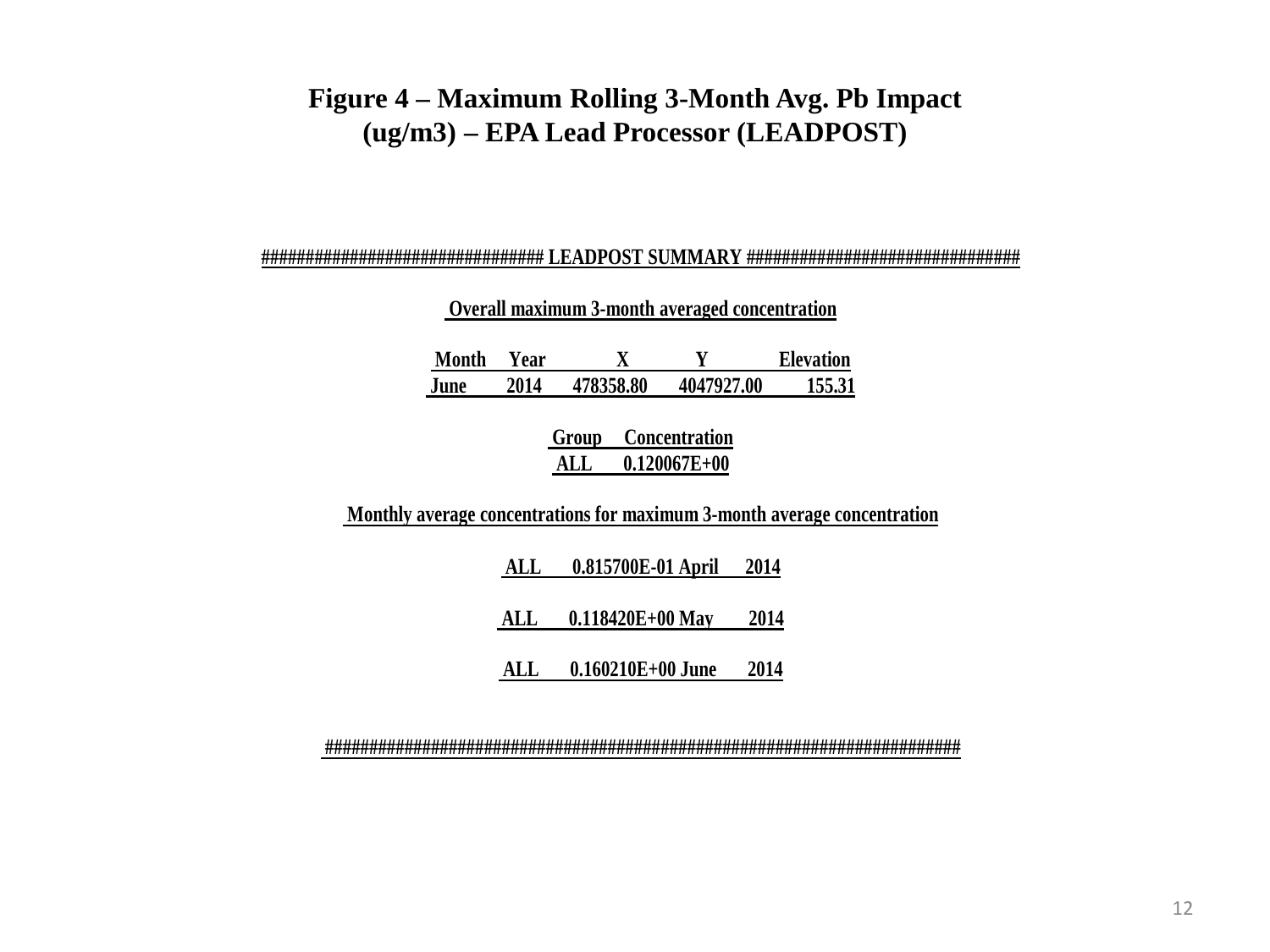# Tennessee Permit Modeling

<https://www.tn.gov/environment/program-areas/apc-air-pollution-control-home/apc/air-quality-modeling.html>

# Haidar Alrawi, P.E.

[Haidar.Alrawi@tn.gov](mailto:Haidar.Alrawi@tn.gov)

6155-532-0578

(in Nashville)

# and

# Richard Smrz

[Richard.Smrz@tn.gov](mailto:Richard.Smrz@tn.gov)

865-594-5567

(in Knoxville)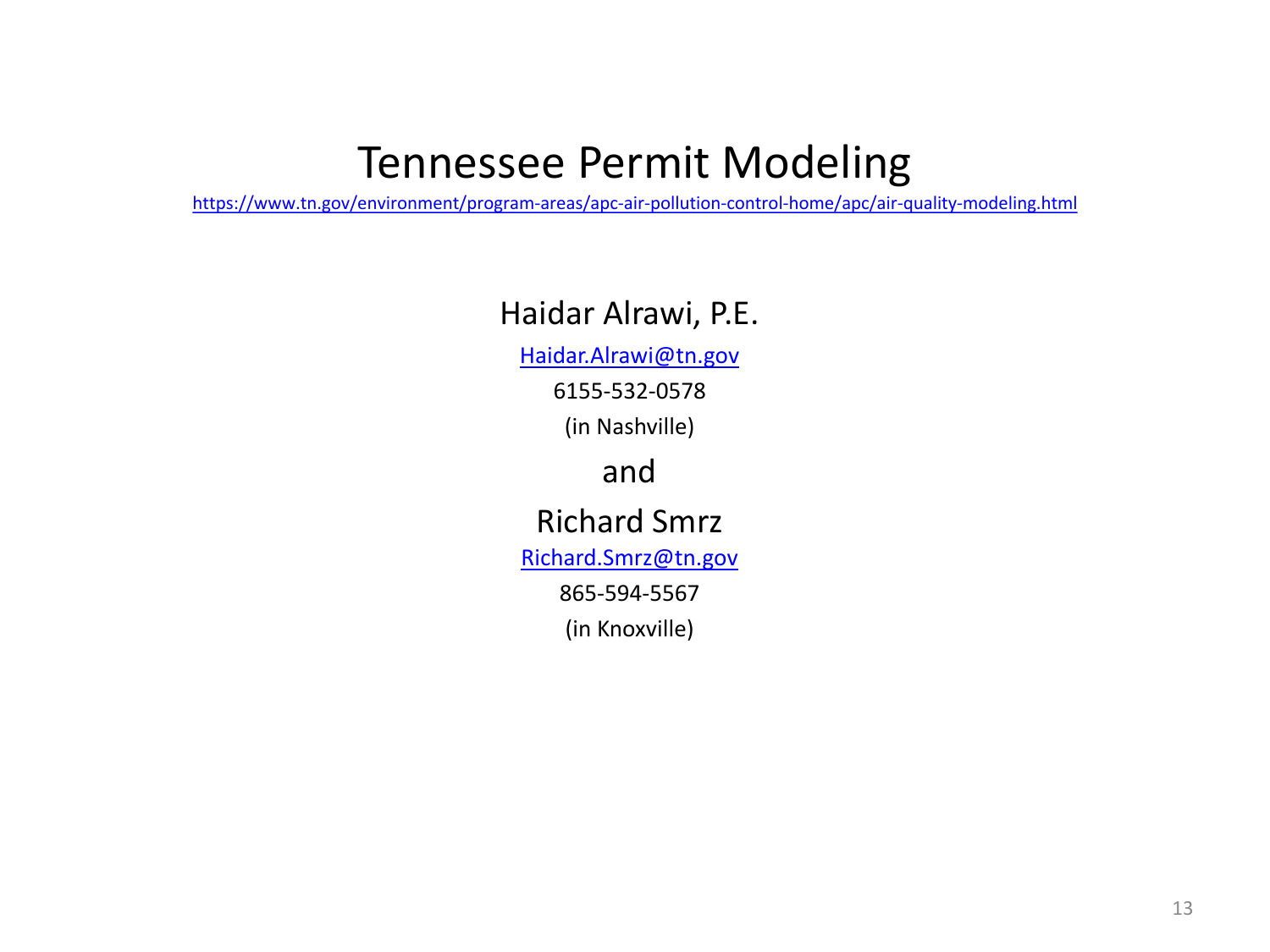

#### **TENNESSEE DEPARTMENT OF ENVIRONMENT & CONSERVATION DIVISION OF AIR POLLUTION CONTROL 312 ROSA L. PARKS AVE. TENNESSEE TOWER – 15th FLOOR NASHVILLE, TN 37243-1531**

#### **MEMORANDUM**

- **TO:** Greg Forte, Julie Verissimo, John Fuss and Company File West TN Permit Program
- FROM: Haidar Al-Rawi
- **SUBJECT:** Lead (Pb) Ambient Impact Refined Modeling Assessment ATLASBX Lead Acid Battery Manufacturing Clarksville, Montgomery County, TN

Source 63-0385

**DATE:** September 21, 2018

#### **ADDENDUM to the ATLASBX Lead (Pb) Modeling Analysis**

The Division conducted two additional emission sensitivity modeling runs (#23 and #24) for compliant permit limits and both indicated a protection of the Pb NAAQS (0.15 ug/m3) for the following allocated emission rates: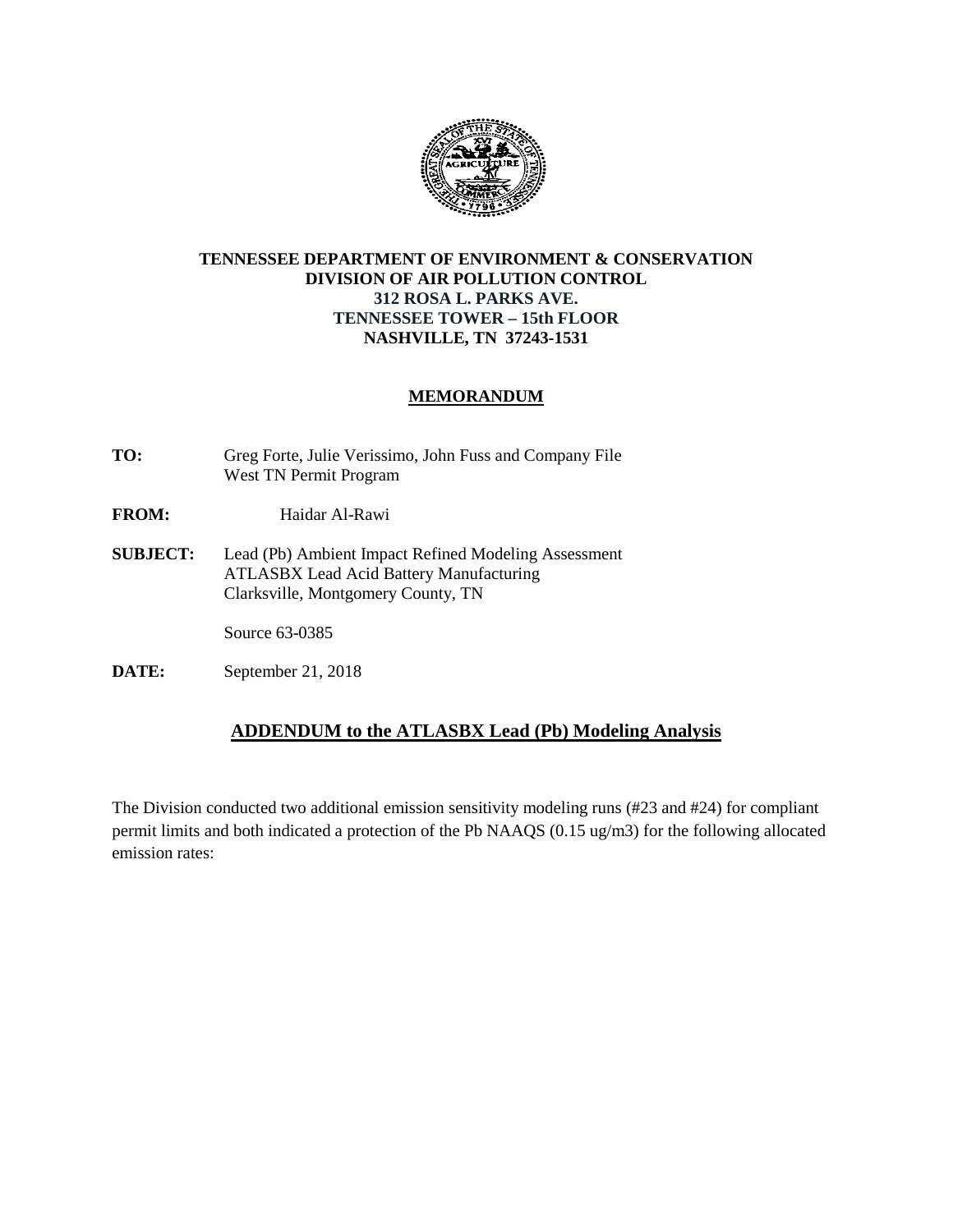| <b>ATLASBX</b><br><b>Emissions Point</b>      | <b>Emissions Rate</b><br>(lb/hr) | <b>Overall Max 3-Month</b><br>Avg. Impact (+BG)<br>(ug/m3) |
|-----------------------------------------------|----------------------------------|------------------------------------------------------------|
| EP6 and EP7                                   | 0.005                            |                                                            |
| <b>EP14</b>                                   | 0.008                            | 0.14545                                                    |
| EP8/9                                         | 0.001                            |                                                            |
| EP10/11                                       | 0.001                            | or 0.14                                                    |
| <b>EP17</b>                                   | 0.0042                           |                                                            |
| $(EP14 + EP8/9)$<br>Total<br>$+EP10/11+EP17)$ | 0.0142                           |                                                            |

#### Table 1: Emission Scenario Run #23

#### Table 2: Emission Scenario Run #24

| <b>ATLASBX</b><br><b>Emissions Point</b>    | <b>Emissions Rate</b><br>(lb/hr) | <b>Overall Max 3-Month</b><br>Avg. Impact (+BG)<br>(ug/m3) |
|---------------------------------------------|----------------------------------|------------------------------------------------------------|
| EP6 and EP7                                 | 0.005                            |                                                            |
| <b>EP14</b>                                 | 0.008                            |                                                            |
| EP8/9                                       | 0.00                             | 0.14689                                                    |
| EP10/11                                     | 0.002                            |                                                            |
| (worst case stack parameters than<br>EP8/9) |                                  | or 0.14                                                    |
| <b>EP17</b>                                 | 0.0042                           |                                                            |
| Total $(EP14 + EP8/9)$<br>$+EP10/11+EP17)$  | 0.0142                           |                                                            |